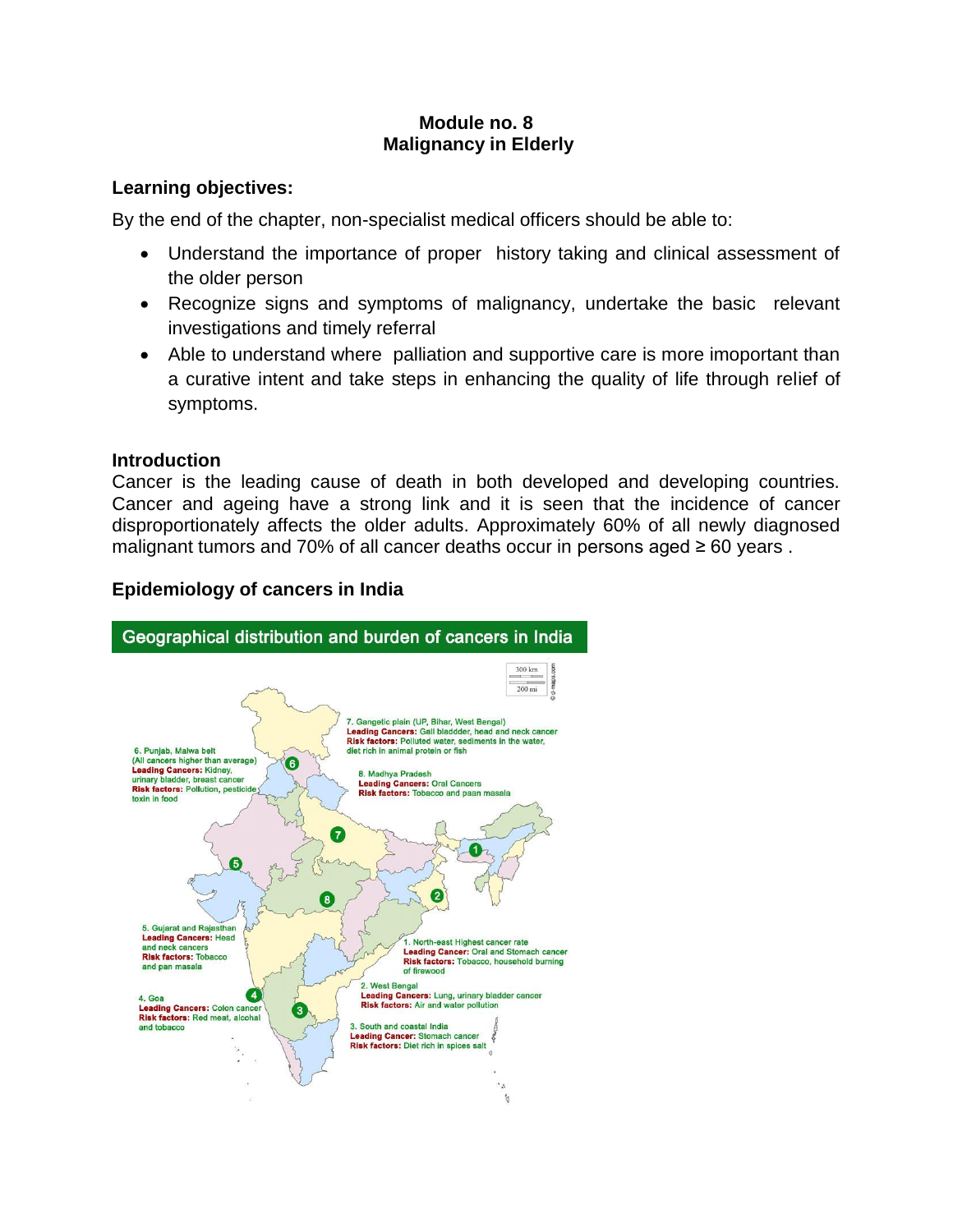**Signs and symptoms of suspected malignancy:**

| <b>General signs</b>                                                                                            | <b>Changes specific to certain cancers</b>                                                                                                                                                                                                                                                                                                                                                         |
|-----------------------------------------------------------------------------------------------------------------|----------------------------------------------------------------------------------------------------------------------------------------------------------------------------------------------------------------------------------------------------------------------------------------------------------------------------------------------------------------------------------------------------|
| Continuous fever<br>Fatigue<br>Unexplained weight loss<br>$\bullet$<br>Loss of appetite<br>Pain<br>Skin changes | • Changes in bladder and bowel<br>habits<br>Non healingsores<br>$\bullet$<br>White patches inthe mouth or on<br>$\bullet$<br>tongue<br>Unusual bleeding or discharge<br>$\bullet$<br>Lump in any part of the body.<br>$\bullet$<br>Indigestion or difficulty in<br>$\bullet$<br>swallowing<br>Recent change in warts or moles<br>$\bullet$<br>Nagging cough or hoarseness of<br>$\bullet$<br>voice |

Many of the general signs and symptoms like weakness,fatigue, loss of weight, joint pain etc. mimic those of the ageing process hampering early diagnosis.

# **Diagnosis /Approach**

*At a primary level, the following needs to be done and in case of a high degree of suspicion, timely referral needs to be done*

- Clinical examination
- Basic investigations
	- Blood tests like complete blood count
	- Liver and Renal function tests
	- Fecal occult blood test (FOBT)

*At a secondary/ tertiary level* the following need to be done as indicated:

- Radiograph Chest X-ray,barium meal or enema
- Imaging techniques Utrasonography, CT /MRI/ PET scan
- Endoscopy Upper/ lower Gasrointestinal, Urinary bladder, lungs, larynx
- FNAC or biopsy of lump/tumor
- Mammography for breast lumps
- Pap smears for gynaecological malignancies

## **Management**

Care protocol in the elderly have to be individualized depending on various factors like age, life expectancy, stage of malignancy,co morbidities and general condition of the patients.

- Standard Therapy Surgery, Chemotherapy, Radiotherapy
- Adjuvant therapy Targeted therapy, Hormonal therapy
- Palliative/ supportive/ End of life care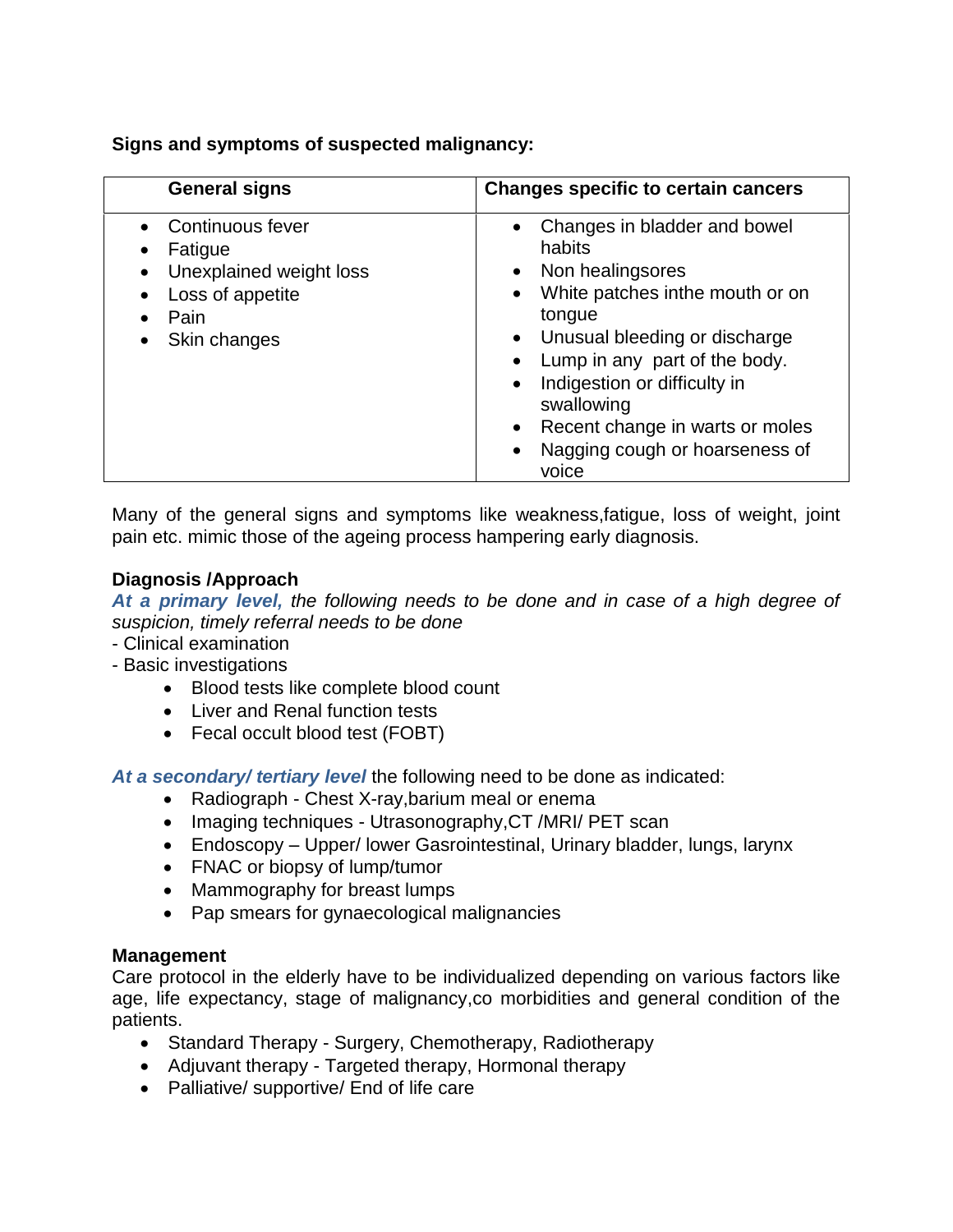# **Specific Malignancies**

# **Oro pharyngeal cancer**

| <b>Risk Factors</b>                                     | <b>Presentation</b>                                 |
|---------------------------------------------------------|-----------------------------------------------------|
| Tobacco use (different forms)                           | A sore or lesion in the mouth that                  |
| Alcohol consumption<br>$\blacksquare$                   | does not heal within two weeks.                     |
| Human papilloma virus (HPV)                             | A lump or thickening in the cheek<br>$\blacksquare$ |
| infection                                               | A white or red patch on the gums,                   |
| Viral infection including<br>$\blacksquare$             | tongue, tonsil, or lining of the mouth              |
| Hepatitis C virus (HCV),                                | - A sore throat or a feeling that                   |
| Human immunodeficiency virus<br>$\blacksquare$          | something is caught in the throat.                  |
| (HIV                                                    | Difficulty chewing, swallowing or<br>$\sim$         |
| Betel nut /quid chewing<br>$\qquad \qquad \blacksquare$ | moving jaw /tongue                                  |
| Occupational exposure /radiation                        | Numbness of the tongue or other<br>$\sim 10^{-10}$  |
| Diet and genetic predisposition                         | area of the mouth.                                  |
|                                                         | Swelling of the jaw that causes<br>$\blacksquare$   |
|                                                         | dentures to fit poorly                              |
|                                                         | <b>Chronic hoarseness</b>                           |

### **Management:**

**At the primary level,** routine screening needs to be done in high risk individuals (Above 60 years, chronic betel quid user/smoker, having premalignant lesion like leukoplakia/ white spots on tongue or oral mucosa/ mucosal non healing ulcer.

## **Secondary/ Tertiary level:**

- FNAC/ Tissue biopsy
- Tolonium chloride or toluidine blue dye
- Oral CDx brush biopsy kits
- Salivary diagnostics
- Optical imaging systems
- CT Scan/ PET scan

## **Gastrointestinal (GI) Cancers**

### **Gastrointestinal cancer** may be divided into:

i) Cancers of the upper GI Tract - Esophagus, Stomach, Pancreas, Liver, Gall bladder ii) Cancers of the lower GI Tract - Colorectal, Anal, Carcinoid tumors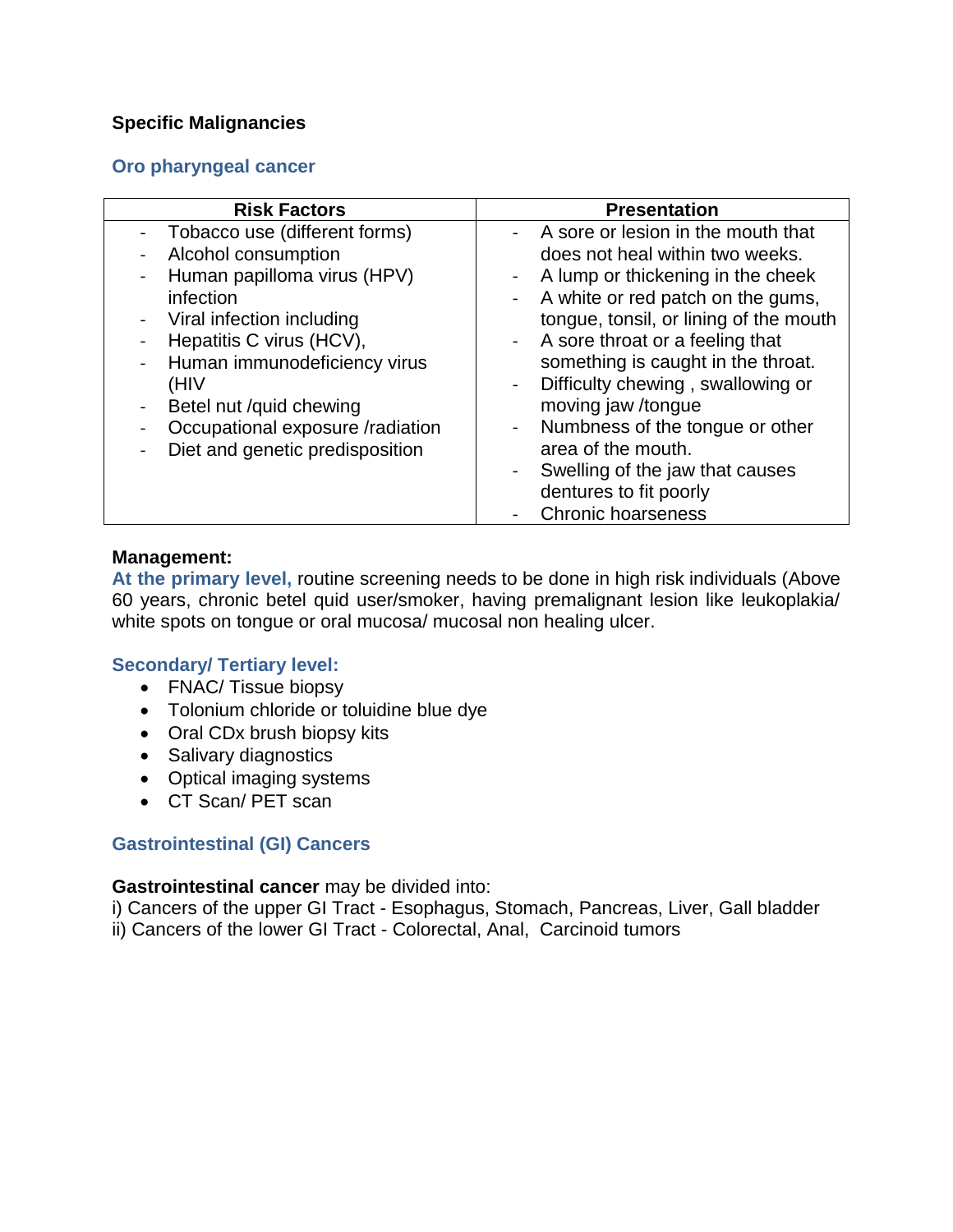| <b>Risk factors</b>                                                                                                                                                 | <b>Presentation</b>                                                                                                                                         |
|---------------------------------------------------------------------------------------------------------------------------------------------------------------------|-------------------------------------------------------------------------------------------------------------------------------------------------------------|
| Diet - Salt rich, smoked or poorly<br>preserved foods,<br>nitrates and nitrites have been<br>associated<br>Helicobacter pylori infection<br>Alcohol and tobacco use | <b>Esophageal Cancer</b><br>Symptoms are inability to swallow food<br>and pain with general debilitating signs<br>and symptoms.<br><b>Pancreatic cancer</b> |
|                                                                                                                                                                     | When a tumor is advanced, severe pain in<br>the upper abdomen, possibly radiating to<br>the back, jaundice.                                                 |
|                                                                                                                                                                     | <b>Hepatocellular cancer</b>                                                                                                                                |
|                                                                                                                                                                     | Jaundice, pruritus, ascites or enlarged<br>abdominal mass                                                                                                   |
|                                                                                                                                                                     | <b>Gall bladder</b>                                                                                                                                         |
|                                                                                                                                                                     | Jaundice, and pain in the upper right<br>quadrant of abdomen, associated<br>gallstones.<br><b>Colorectal cancer</b><br>Bleeding per anum, abdominal pain,   |
|                                                                                                                                                                     | constant feeling of fullness of bowels or<br>altered bowel habits                                                                                           |

# **Management:**

**At a primary level,** fecal occult blood should raise a strong suspicion og GI malignancy.

**At a secondary/ tertiary level**, the following are done:

- Fecal Occult blood test (FOBT)
- GI Endoscopy upper/lower
- Imaging studies like ultrasonography, CT and PET scan
- Serum Carcino-embryogenic antigen (CEA)

Preventive measures at a primary level include promotion of diets high in raw vegetables, fresh fruits (containing vitamin C, antioxidants), alcohol and tobacco cessation.

Treatment modalities include surgery and radiotheraphy/ chemotherapy depending on the type and stage of the cancer.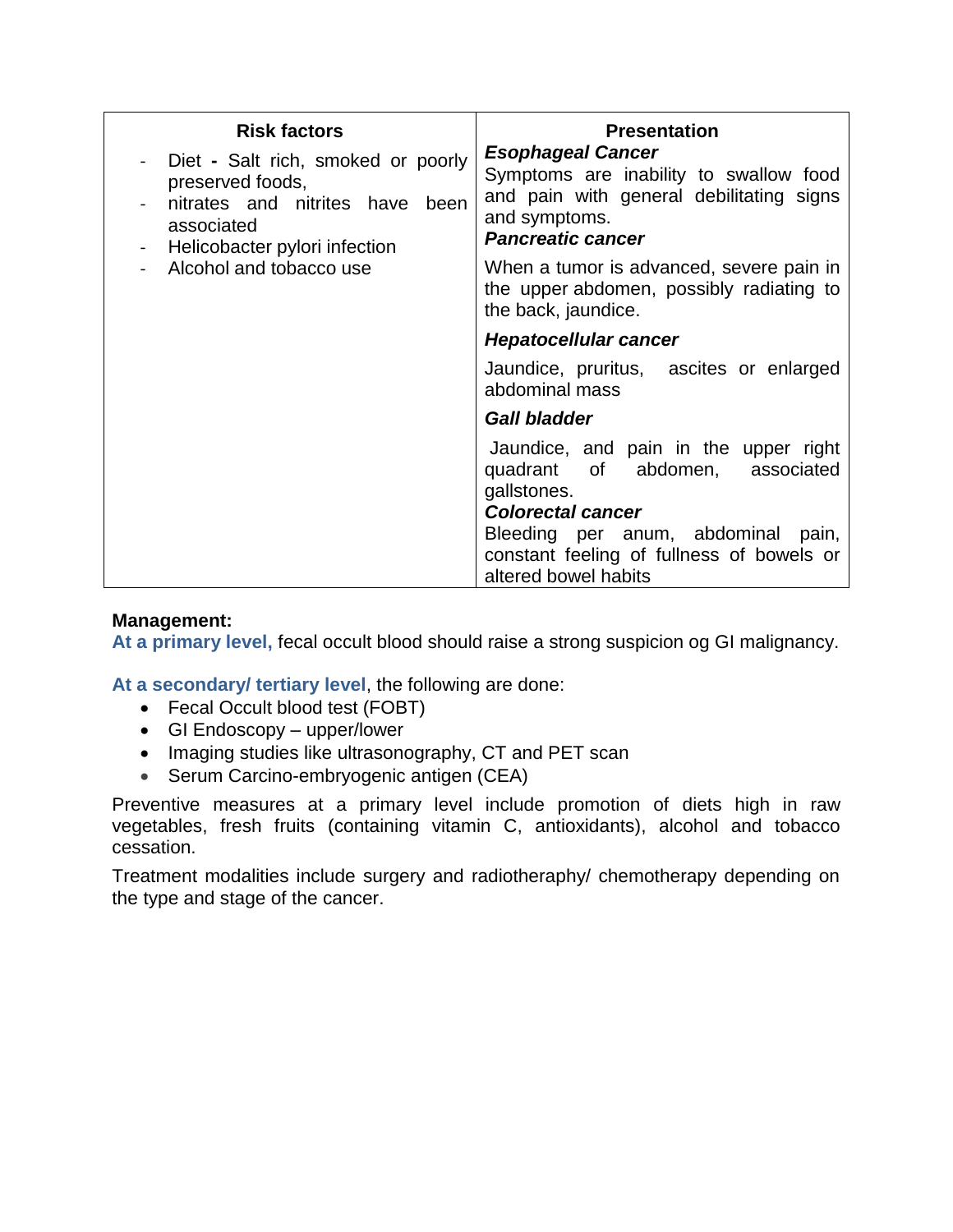# **Lung Cancer**

| <b>Risk Factors</b>            |                          | <b>Presentation</b>                                                            |
|--------------------------------|--------------------------|--------------------------------------------------------------------------------|
| Smoking                        |                          | A new cough that doesn't go away                                               |
| Occupational                   | exposure                 | Changes in a chronic cough or "smoker's cough"<br>$\qquad \qquad \blacksquare$ |
| (Asbestos,                     | Silica, Coal,            | Hemoptysis<br>$\overline{\phantom{a}}$                                         |
| Radon,                         | Beryllium,               | - Shortness of breath, Chest pain                                              |
| Strontium, air pollutants)     |                          | <b>Wheezing, Hoarseness</b><br>$\blacksquare$                                  |
| <b>Family history</b>          |                          | Unexplained loss of weight<br>$\blacksquare$                                   |
| 0f<br>previous lung<br>History | $\overline{\phantom{0}}$ | Bone pain                                                                      |
| cancer                         | $\overline{\phantom{0}}$ | Clubbing, Anemia                                                               |
|                                |                          |                                                                                |

### **Management:**

**At a primary level**, history and basic investigations such as chest x-ray may be done.

### **At secondary/ tertiary level:**

- Sputum cytology
- Fiber-optic bronchoscopy(FOB) -Percutaneous fine-needle aspiration cytology (FNAC)
- CT scan/ PET chest and for metastasis abdomen
- Chemotherapy/ radiotherapy are done depending upon stage/ type of cancer. Surgery maybe done in selected cases.

## **Breast Cancer**

| <b>Risk factors</b>                                                                                                                                                                                                                                                                                                                                                                                   | <b>Presentation</b>                                                                                                                                                                                                                                  |
|-------------------------------------------------------------------------------------------------------------------------------------------------------------------------------------------------------------------------------------------------------------------------------------------------------------------------------------------------------------------------------------------------------|------------------------------------------------------------------------------------------------------------------------------------------------------------------------------------------------------------------------------------------------------|
| White race<br>Family history of breast cancer (especially in a<br>first-degree relative)<br>Early menarche or late menopause.<br>No pregnancy or late first pregnancy (older than<br>30 years)<br>History of benign breast disease (hyperplasia or<br>atypical hyperplasia)<br>Obesity/moderate -excessive alcohol use<br>Long term use of OC pills or postmenopausal<br>estrogen replacement therapy | A lump in the<br>breast<br>Bloody discharge<br>from the nipple<br>Retraction of the<br>nipple<br>A change in size /<br>$\overline{\phantom{a}}$<br>contour of the<br>breast<br>Flattening, redness<br>$\overline{\phantom{a}}$<br>or pitting of skin |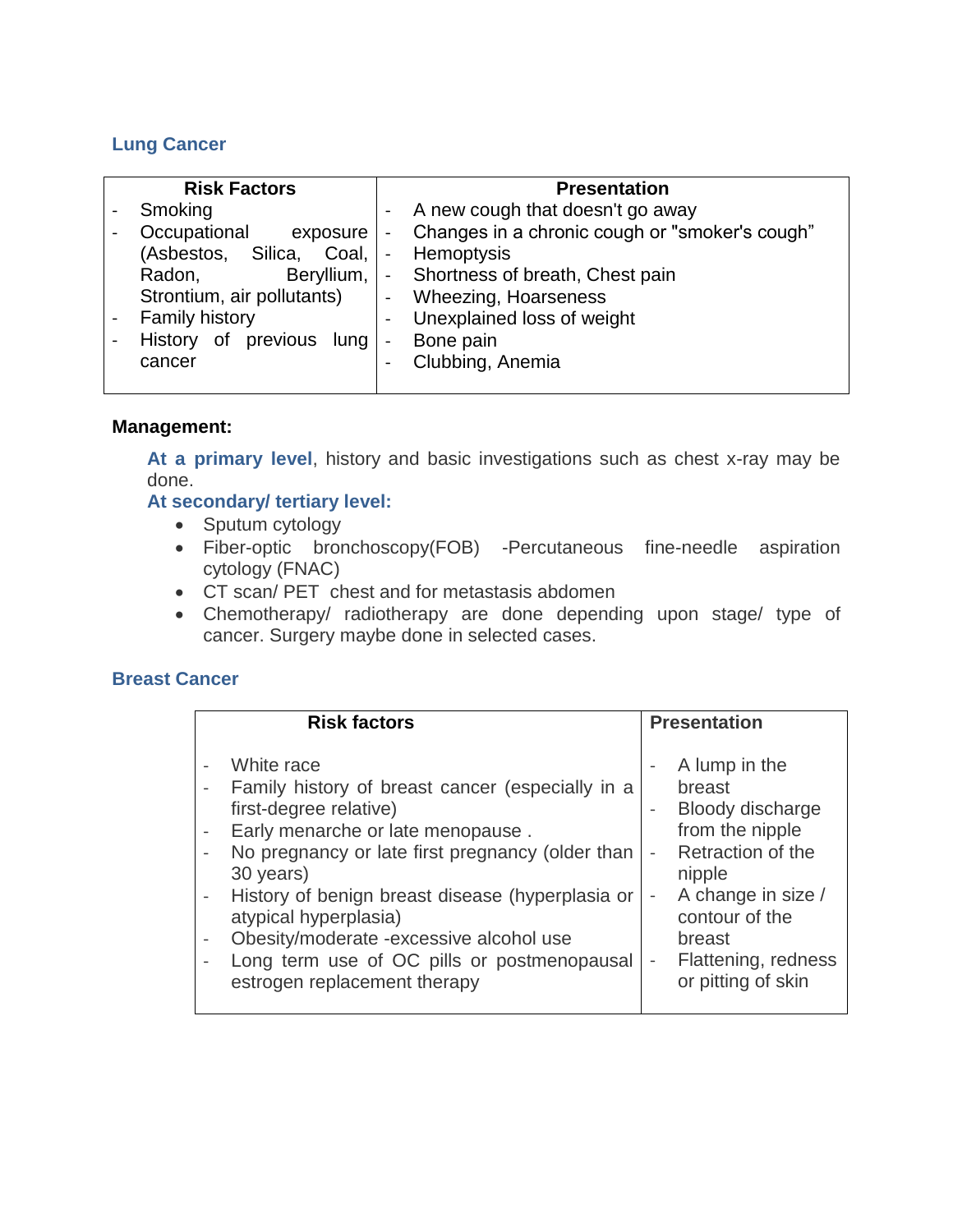## **Management:**

**At a primary level,** physical breast examination annually is important for screening. Advocacy and awareness regarding self breast examination is important.

# **At Secondary/ Tertiary level:**

- Mammography at intervals of 1-2 years
- Fine needle/ Core Needle aspiration/ excision biopsy

Treatment includes surgery with chemothaerpy/ radiotherapy/ hormonal therapy depending on type and stage of cancer.

#### **Female reproductive tract cancers**

| <b>Risk factors</b>                                                                                                                                                                                                                                  | <b>Presentation</b>                                                                                                                                           |
|------------------------------------------------------------------------------------------------------------------------------------------------------------------------------------------------------------------------------------------------------|---------------------------------------------------------------------------------------------------------------------------------------------------------------|
| <b>Uterine Cancer</b><br>-Drugs like Tamoxifen/oestrogen<br>-Obesity<br>-Hypertension<br><b>Cervical Cancer</b>                                                                                                                                      | Post-menopausal<br>$\sim$<br>vaginal bleeding or<br>spotting, Postcoital<br>bleeding<br>Pelvic pain.<br>$\equiv$<br>Abnormal white<br>or<br>vaginal<br>watery |
| Human Papilloma Virus (HPV) infection- HPV-16 and 18<br>are the 2 most common high-risk types<br>Early onset of sexual activity/multiple sexual partners<br>Cigarette smoking<br>Low socioeconomic status<br>-Use of OC pills<br>- Immunosuppression | discharge<br>Dyspareunia                                                                                                                                      |

### **Management:**

### **At a primary level:**

- Per vaginal and per speculum examination
- Visual inspection with acetic acid (VIA)

## **Secondary/ Tertiary level:**

- Papanicolaou (Pap) smear
- Liquid-based cytology (LBC)
- Colposcopy and biopsy
- Ultrasonography Transvaginal, CT scan/ PET scan
- Treatment modalities include surgery. Chemotherpy and radiotherapy depending on the type and stage of cancer.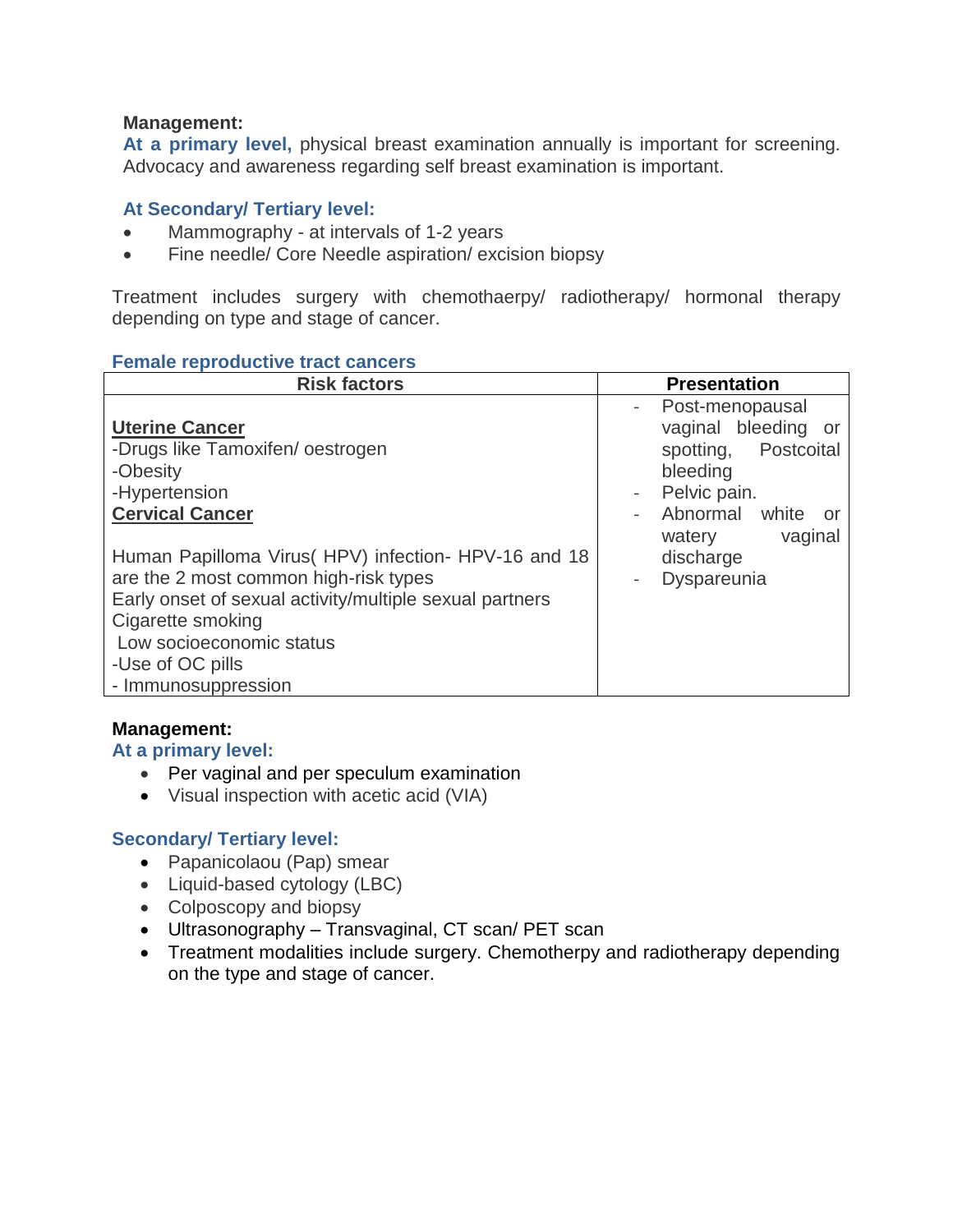# **Prostate Cancer**

| <b>Risk Factors</b>                                           | <b>Presentation</b>                                     |  |
|---------------------------------------------------------------|---------------------------------------------------------|--|
|                                                               | -Nocturia,<br>Hesitancy<br>increased<br>or<br>frequency |  |
| Family history factors                                        |                                                         |  |
| Hormones,<br>prostatic<br>-Others -                           |                                                         |  |
| transmitted -Dysuria<br>inflammation,<br>sexually<br>diseases | -Bony pain due to metastases                            |  |

## **Management:**

**At a primary level**, per rectal examination should be done in case of suspected disease.

### **At secondary/ tertiary level:**

- Prostate Specific Antigen (PSA) estimation Non specific, as this maybe elevated in other prostatic conditions
- Ultrasonography transrectal, CT scan, PET scan

### **Key messages:**

- Cancers of all types are on the rise
- Early detection and referral of suspected malignancy is key for better treatment and prognosis.
- Prevention through advocacy and increased awareness on issues such as tobacco cessation, self breast examination, and early reporting of any suspicious symptoms is vital at a primary level.
- Reassurance and good communication both with the patient and the family on the need for treatment and possibility of cure needs to be emphasized as prognosis and survival has improved with increased range of treatment modalities.
- Assessment of functional status and quality of life and depression is essential with necessary remedial measures.

### *References for further reading*

1.Davidsons Principles and Practice of Medicine 23rd edition

## *Practice Exercises*

### **Practice-1**

A 68 year old male presents with complaints of difficulty with urination. He describes a weak stream and a sense of incomplete voiding. He describes nocturia (5 episodes per night) and has been taking an alpha-blocker for this with minimal improvement. He says he can last about 60 to 90 minutes without urinating. He denies any suprapubic tenderness, dysuria, or hematuria. He further denies any back pain or gastrointestinal complaints. Rectal examination reveals his prostate to be approximately 60 mL, asymmetrical with a large 2-cm nodule at the right base.